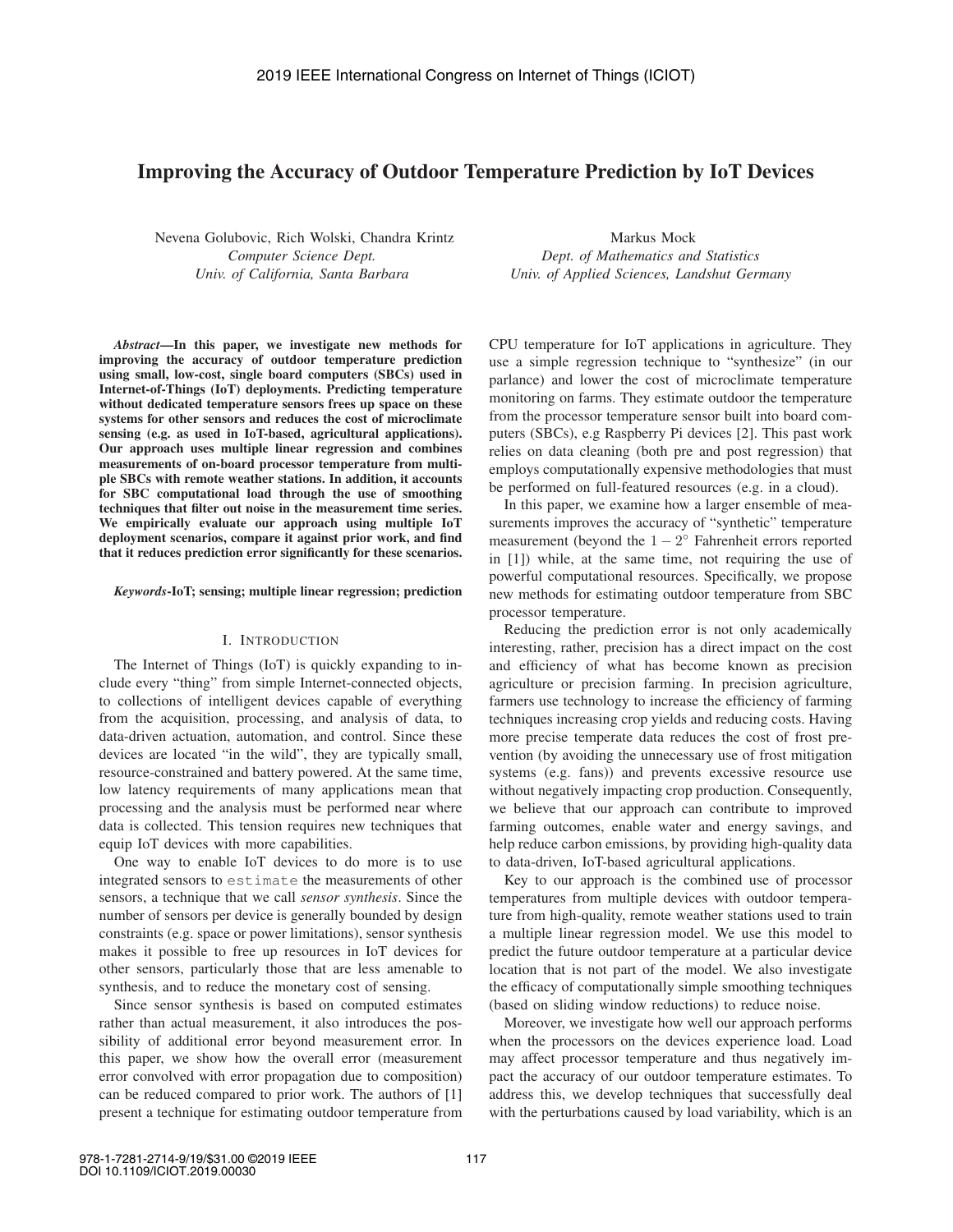important requirement to make our sensor synthesis practical in the field (and which went uninvestigated in prior work).

Finally, to evaluate the practical effectiveness of our approach, we deploy multiple Raspberry Pi Zero devices in an agricultural setting where citrus trees are grown. To compare the values of our synthesized sensors with measured temperature values, we equip the devices with temperature sensors, which we use to establish ground truth. We evaluate different combinations of explanatory variables<sup>1</sup> with and without smoothing, and with and without a computational load on the processor, as part of our multiple linear regression models. Our results show that our approach reduces mean absolute prediction error (MAE) over past work and is robust to processor load. We next detail our approach and its empirical evaluation.

### II. PREDICTING OUTDOOR TEMPERATURE FROM PROCESSOR TEMPERATURE

The goal of our work is to reduce the prediction error associated with sensor synthesis of outdoor temperature from the processor temperature by single board computers (SBCs), for IoT-based agricultural applications. Because temperature is used to guide water use, greenhouse control, and frost mitigation strategies, it is critical that we be able to estimate temperature with very high accuracy. If we are able to do so, we can reduce the number of sensors required and lower the cost of sensing in agricultural settings, while using temperature estimates to automate, actuate, and control farm operations.

Past work [1] on this topic uses a combination of single spectrum analysis [3] (to filter noise) and simple linear regression (Ch.3 of [4]) to model the relationship between the response variable (outdoor temperature) and the explanatory variable or predictor (the processor temperature). The authors use the model to predict outdoor temperature using different IoT devices and settings, and report a MAE of  $1 - 2$ <sup>°</sup>F for the best case and  $14$ <sup>°</sup>F for the worst case.

Our approach applies multiple linear regression to reduce this error. In particular, we consider processor temperature measurements from multiple SBCs (deployed in other onfarm microclimates), and outdoor temperature from a remote weather station, as possible predictors. We use the term processor and CPU interchangeably throughout.

#### *A. Deployment and Datasets*

We deploy four Raspberry Pi (RPi) Zero [2] devices (named Pi1, Pi2, Pi3, and Pi4) equipped with temperature

sensors, at different locations (microclimates) in an agricultural setting (citrus trees). We place a pair of RPis within 3 feet of each other, in two different trees, spaced 10 feet apart. Pi1 and Pi2 monitor tree #1 and Pi3 and Pi4 monitor tree #2. Each device is housed in an inexpensive plastic enclosure and has an on-board processor temperature sensor that is part of its hardware/software interface.

The devices read their processor temperature sensor value every 5 minutes and can process, store, or wirelessly transmit their measurements. We label the measurements CPU-1, CPU-2, CPU-3, and CPU-4, for the CPUs of Pi1 through Pi4, respectively. The RPi devices then transmit the measurements to an on-farm computer for aggregation and analysis.

Each RPi is additionally equipped with an AM2302 DHT22 digital temperature and humidity sensor [5], which we use to measure ground truth. The devices read and transmit these values every 5 minutes (labeled DHT-1, DHT-2, DHT-3, and DHT-4, with temperature value DHT-{i} representing the temperature measured by the DHT22 sensor attached to the  $Pi{i}$ ) along with their CPU temperature readings to a remote analysis system. We only use this DHT22 data as ground truth (to compute prediction error), i.e., it is not used as part of modeling or prediction.

Finally, we also consider the use of freely available, high-end weather station data from the Internet weather service WeatherUnderground [6]. The closest weather station is 2640 feet (800m) away from our field deployment. We collect the temperature reported by the WeatherUnderground station closest to the deployment site every five minutes (labeled WU-T). We align the measurements (CPU, DHT22, and WU) using the nearest timestamp. If there is data dropout, i.e, if one of the three temperature values is missing, we skip all measurements for that five-minute interval.

#### *B. Linear Regression Models*

We model the outdoor temperature that surrounds a single RPi, using one or more predictors. Predictors can include the CPU temperature of RPi itself, the CPU temperature of neighboring RPis, and the outdoor temperature reported by a high-quality, remote weather station. We estimate model parameters  $\theta \in \mathbb{R}^n$  by minimizing the residual sum of squares:

$$
RSS(\theta) = (y - X\theta)^{T} (y - X\theta)
$$

where  $y_i \in \mathbf{R}, i \in \{1, ..., N\}$  represents the ground truth outdoor temperature and  $X \in \mathbb{R}^{N \times n}$  represents the entire training set, where each row  $x_i \in \mathbb{R}^n$  represents the values that predictors take, and  $n$  is the number of predictors.

In Section III, we analyze models with testing windows of size one hour to two weeks, which correspond to 12 and 4032 data points respectively. To measure error, we compute the mean absolute error (MAE) (versus R-squared) because of its direct utility in our IoT agriculture applications. In

<sup>&</sup>lt;sup>1</sup>In linear regression, an explanatory variable is an independent variable that is used to predict a value. In our context, the independent variables are the CPU temperatures and weather station temperature (gathered from a weather station that is in the area of the SBCs but not necessarily colocated), which we use in the model to predict the synthesized sensor. Explanatory variables are also called predictors in the literature. Since we use multiple regression, we use more than one predictor in our synthesis.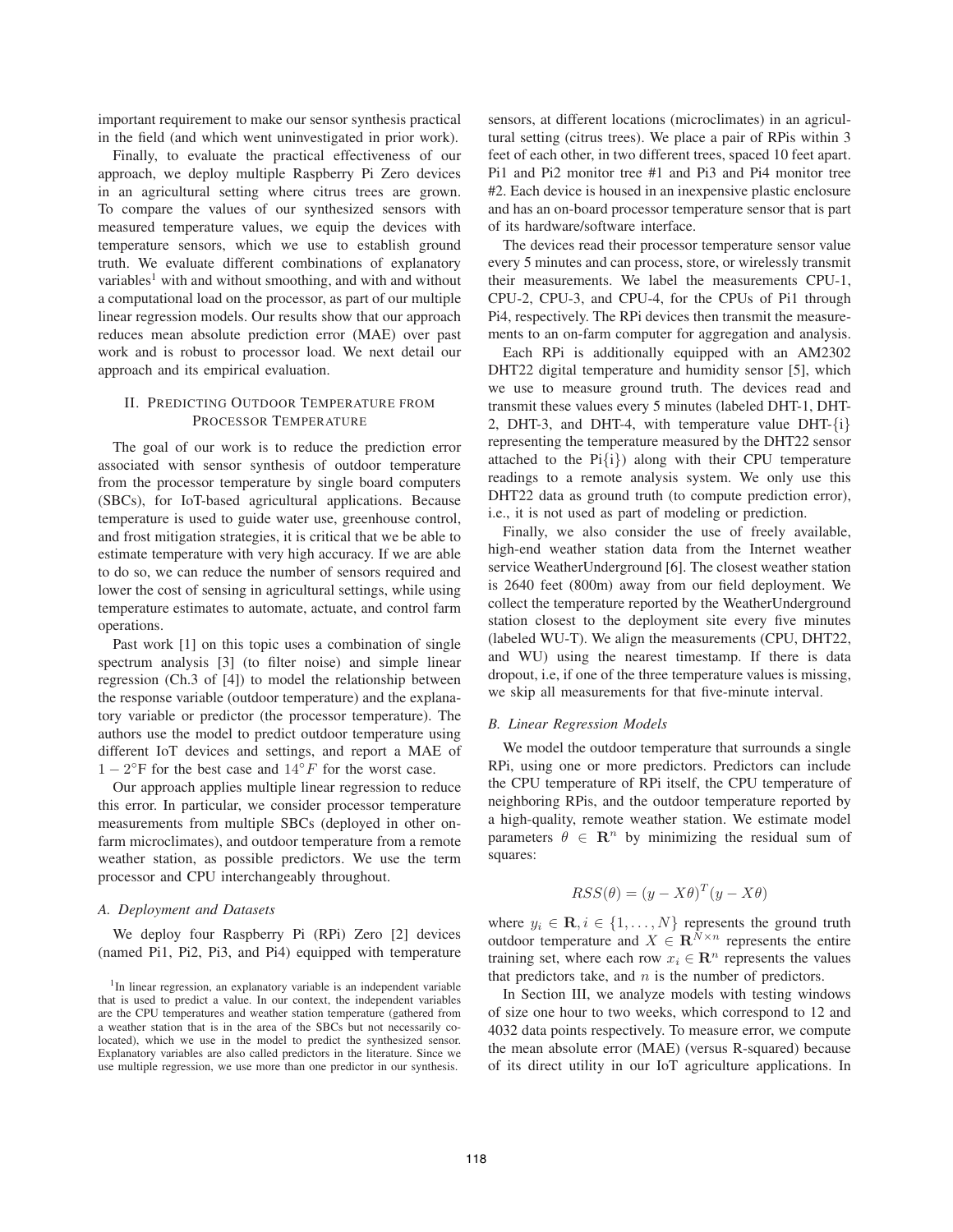particular, we are interested in using the models to make predictions and not in their explanatory power. We compute MAE as the average absolute distance between estimated temperatures and their corresponding ground truth values.

Finally, we evaluate the efficacy of smoothing the training data prior to performing regression. We investigate rolling mean, minimum, and median smoothing methods. In our experiments, rolling mean produces the smallest error for the datasets we investigate. We thus report results using only this smoothing technique, for brevity. To implement rolling mean, we use a window of size  $w$  and replace each element with the mean value of the previous  $w$  elements including the current element. More formally, we replace  $X$  in the *RSS* equation with S where

$$
s_{ij} = \begin{cases} \sum_{l=j-w}^{j} \frac{x_{il}}{w} & j >= w\\ \sum_{l=o}^{j} \frac{x_{il}}{j} & j < w \end{cases}
$$

For all the experiments presented in Section III we use a window size  $w = 6$ , which corresponds to 30 minutes.

### III. EMPIRICAL EVALUATION

In our experiments, we use four RPi-based, single board computers (SBCs) deployed outdoors as described in Section II-A. We denote the processor temperature measurements from each as CPU-1, CPU-2, CPU-3, CPU-4. We refer to the outdoor temperature measurements from a nearby WeatherUnderground stations as WU-T.

The goal of this evaluation is to illustrate the degree to which it is possible to make an accurate prediction of outdoor temperature based on a combination of CPU temperature measurements and temperature measurements from the WeatherUnderground station. In this study, "ground truth" – the true outdoor temperature – comes from DHT22 sensors connected externally to each RPi. We do not use the measurements from the DHT22 sensors in any prediction. However, we use them to determine the mean absolute error (MAE) between a prediction based on CPU and WU-T values and ground truth as established by the DHT value and thereby determine our prediction accuracy. Our RPis are equipped with a 1GHz ARMv7 processor, 512MB memory, 32GB of SSD storage, and Wifi communication. All the temperature readings in the experiments are reported in degrees Fahrenheit.

### *A. Experimental Results*

As a baseline, the upper triangle of the matrix in Table I shows the average difference in temperature, pairwise, between all pairs of temperature measurement traces we include in our study. Thus, for example, the average difference in temperature between CPU-1 and DHT-1 (the DHT connected directly to the RPi hosting CPU-1) is given in row 2, column 6 of the table as  $29.23°F$  marked in bold in the table (assuming the header and row labels are row 1 and column 1 respectively). This data spans 72 hours beginning August 27th, 2018 and includes 864 temperature measurements gathered at 5-minute intervals.

Overall, this baseline illustration shows that

- CPU and external DHT measurements differ by approximately  $30^{\circ}F$ ;
- average differences among DHT22 sensors (ground truth) vary from  $1°F$  to  $2.6°F$  (despite their proximity); and
- the differences in local temperature from the one reported by the nearby weather station vary from  $3.61°F$ to  $4.31^{\circ}F$ .

Since the matrix of comparisons is symmetric, we only show values in the upper triangle.

For frost prevention, the application is attempting to determine when a small difference in temperature between warm air aloft and colder air near the ground will result in frost avoidance if the air is mixed. Specifically, large wind machines move the warm air downwards to raise the temperature enough near the ground to prevent frost from forming. The temperature differences are on the order of a few degrees Fahrenheit putting a premium on accurate measurement. The baseline in Table I shows the errors that result when each temperature sensor is used directly to predict another. That is, it is the "worst case" prediction in the sense that it includes no prediction mechanism – only the raw data.

In order to provide a more accurate prediction of local temperature based solely on the devices' CPU temperatures and the nearby weather station, we combine multiple linear regression with smoothing. We hypothesize that the relationship between outdoor temperature and nearby CPU temperatures measured at the same time is linear. Further, particularly if one or more of the CPUs are loaded, we use one-dimensional smoothing of the CPU temperature series to improve the "signal" from the CPU temperature sensor.

For the regressions, the explanatory variables are a subset of CPU and a weather station temperature (CPU-1, CPU-2, CPU-3, CPU-4, WU-T), as indicated at the top of each results tables. Also, when smoothing is performed, we indicate this in the table header.

In each case, we separate the experimental period under study into a "training" period followed immediately by a "testing" period. The regression coefficients are computed only from data in the training period. We then use the coefficients for the entire duration of the testing period.

Table II shows the MAE between the temperature that our method predicts and the outdoor temperature for two "ground truth" sensors – DHT-1 and DHT-3 – using two separate subsets of explanatory variables for each. On the lefthand side of the table, we show the MAE (both with and without smoothing) when predicting DHT-1 using CPU-1 alone (a univariate regression) and also when using all CPUs and WU-T (a multiple linear regression, denoted as *All*). On the righthand side of the table, we show the same results for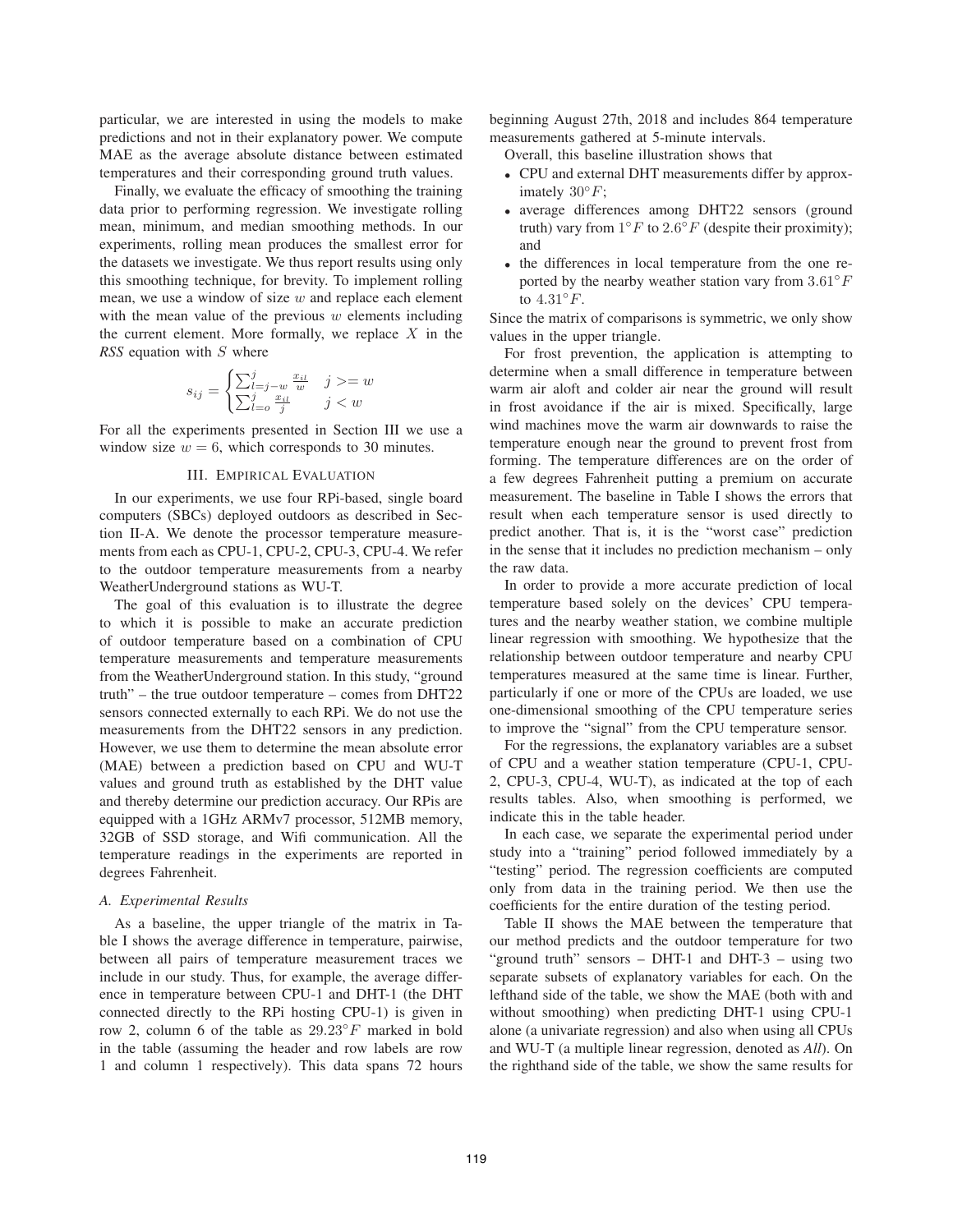| <b>Device</b> | CPU-1             | CPU-2                    | $CPU-3$ | $CPU-4$                  | <b>DHT-1</b>             | <b>DHT-2</b> | <b>DHT-3</b>             | <b>DHT-4</b>             | WU-T  |
|---------------|-------------------|--------------------------|---------|--------------------------|--------------------------|--------------|--------------------------|--------------------------|-------|
| $CPU-1$       | 0.00              | 4.78                     | 7.15    | 3.20                     | 29.23                    | 30.12        | 30.78                    | 29.84                    | 32.26 |
| $CPIJ-2$      | $\qquad \qquad -$ | 0.00                     | 4.07    | 3.40                     | 24.51                    | 25.37        | 26.06                    | 25.12                    | 27.55 |
| $CPU-3$       | -                 | $\overline{\phantom{a}}$ | 0.00    | 4.86                     | 23.09                    | 23.99        | 24.68                    | 23.71                    | 26.16 |
| $CPU-4$       |                   |                          | Ξ.      | 0.00                     | 27.87                    | 28.76        | 29.45                    | 28.50                    | 30.95 |
| <b>DHT-1</b>  |                   |                          |         | $\overline{\phantom{a}}$ | 0.00                     | 2.07         | 2.60                     | 2.15                     | 3.61  |
| <b>DHT-2</b>  |                   |                          |         | $\overline{\phantom{0}}$ | $\overline{\phantom{a}}$ | 0.00         | 1.32                     | 1.23                     | 4.31  |
| DHT-3         | -                 |                          |         |                          | $\overline{\phantom{0}}$ |              | 0.00                     | 1.00                     | 3.75  |
| <b>DHT-4</b>  |                   |                          |         |                          |                          |              | $\overline{\phantom{0}}$ | 0.00                     | 4.01  |
| WU-T          |                   |                          |         |                          |                          |              |                          | $\overline{\phantom{0}}$ | 0.00  |

Table I: Average absolute difference in temperature measurements among CPU and DHT22 sensors from four RPi's (Pi1, Pi2, Pi3, and Pi4) measured during the 72 hours period on August 25th, 26th, and 27th, 2018.

|              |              |      | <b>DHT-1</b>    |      | <b>DHT-3</b>                |      |              |      |  |
|--------------|--------------|------|-----------------|------|-----------------------------|------|--------------|------|--|
|              | Original     |      | <b>Smoothed</b> |      | Original                    |      | Smoothed     |      |  |
| TE           | $CPU-1 $ All |      |                 |      | $CPU-1 $ All $  CPU-3 $ All |      | $CPU-3  All$ |      |  |
| $\mathbf{1}$ | 0.55         | 0.39 | 0.38            | 0.40 | 0.32                        | 0.32 | 0.37         | 0.21 |  |
| 3            | 0.45         | 0.34 | 0.38            | 0.33 | 0.50                        | 0.32 | 0.47         | 0.20 |  |
| 6            | 0.46         | 0.32 | 0.41            | 0.28 | 0.78                        | 0.41 | 0.83         | 0.28 |  |
| 12           | 0.48         | 0.46 | 0.44            | 0.43 | 0.70                        | 0.48 | 0.74         | 0.37 |  |
| 24           | 0.55         | 0.43 | 0.55            | 0.44 | 0.95                        | 0.57 | 0.99         | 0.46 |  |
| 48           | 0.62         | 0.47 | 0.62            | 0.46 | 1.04                        | 0.63 | 1.04         | 0.51 |  |
| 72           | 0.70         | 0.49 | 0.70            | 0.49 | 1.28                        | 0.69 | 1.21         | 0.55 |  |
| 96           | 0.75         | 0.52 | 0.78            | 0.53 | 1.36                        | 0.72 | 1.31         | 0.62 |  |
| 168          | 0.85         | 0.72 | 0.92            | 0.69 | 1.68                        | 0.83 | 1.64         | 0.80 |  |
| 336          | 0.79         | 0.81 | 0.77            | 0.66 | 1.54                        | 1.26 | 1.56         | 1.24 |  |

Table II: MAE for different sets of smoothed and nonsmoothed explanatory variables and lengths of Test Window (TE) when predicting DHT-1 and DHT-3 temperature based on a 72h train window and a test start day on Aug. 25th.

DHT-3 using CPU-3 in the univariate case. The experiment (testing period) start date is Aug. 25th. For all experiments, we use a training window of 72 hours (864 readings). As mentioned in section II-B, we use MAE as our measure of accuracy since it captures the "distance" between the predicted temperature and the DHT-measured temperature. It is this distance that concerns farmers who are deciding on whether to trust their crops to the methodology.

Note that columns CPU-1 and CPU-3 under the Original column show values corresponding to results based on the method proposed in prior work [1]. Note also that we highlight the minimum and maximum MAE in each column using boldface type.

When predicting DHT-1, we see that errors from univariate regression using only the CPU temperature from Pi1 (CPU-1) are in the range from  $0.45 °F$  to  $0.85 °F$ . MAE for multiple linear regression with CPU temperatures from all four devices and a nearby weather station data range from  $0.32 °F$  to  $0.81 °F$ . When predicting DHT-3 from its Pi3's CPU sensor deployed in a similar manner we see MAE values between  $0.32°F$  to  $1.68°F$  (listed in the left DHT-3 sub-table as CPU-3 column). MAE decreases to a range from  $0.32\degree F$  to  $1.26\degree F$  when we introduce multiple linear regression (*All* column). Note that even though the setup is similar (the same set of devices and outdoor conditions), the readings are influenced by other environmental factors (tree coverage, sun exposure, etc.).

We find that multiple linear regression which includes

CPU and nearby weather station temperatures as its predictors reduces prediction error. For DHT-1, the minimum error decreases from 0.45◦F (minimum error in *CPU-1* column) to 0.32◦F (minimum error in *All* column) while the maximum error decreases from  $0.85 °F$  (maximum error in *CPU-1* column) to 0.81◦F (maximum error in *All* column). For DHT-3 the minimum error is  $0.32°F$  for both columns (*CPU-3* and *All*) while the maximum error decreases from 1.68◦F for *CPU-3* to 1.26◦F for *All*. If we compare errors per test window length, we note that for DHT-1 all errors but for the 2 weeks test window were reduced (where  $0.79 < 0.81$ ) and for DHT-3 all errors but for 1h test window were reduced (1h row had the same error of  $0.32\degree F$  in both columns).

These results indicate that it is possible to make predictions with an average absolute error of under  $1°F$  that require infrequent model refitting (e.g. once per several days) using a combination of CPU and weather station data. Indeed, the accuracy of DHT22 sensors is approximately  $0.5\degree F$ . Thus this methodology is approaching the limit of accuracy that is possible using DHT22 sensors as ground truth. Under  $1°F$  is acceptable for frost prevention where current manual methods use measurements in the  $3°F$  range.

For the smoothing results in Table II, each value (except the first 6) in the training period is replaced by the average of the 6 preceding it in the period (i.e. we use a *sliding window average* to smooth the data in the training period). When comparing the *All* column from *Original* and *Smoothed* columns, we see that the smoothing decreases the mean absolute error (MAE) from the range of  $0.32°F$  to  $0.81°F$ (original) to the range of  $0.28 °F$  to  $0.69 °F$  (smoothed). Similarly, for DHT-3 prediction, the MAE goes from the range  $0.32°F$  to  $1.26°F$  (original) to the range  $0.20°F$  to  $1.24 °F$  (smoothed).

# *B. Computational Load: the Effect of Smoothing and Multiple Linear Regression*

CPU temperatures are correlated with the CPU load [7], [8] and while the CPUs are idle for much of the time in our setting temporary computational load at the time of temperature recording might influence the prediction error (e.g. if the CPU were performing encryption as part of transmitting the data over the network). We next analyze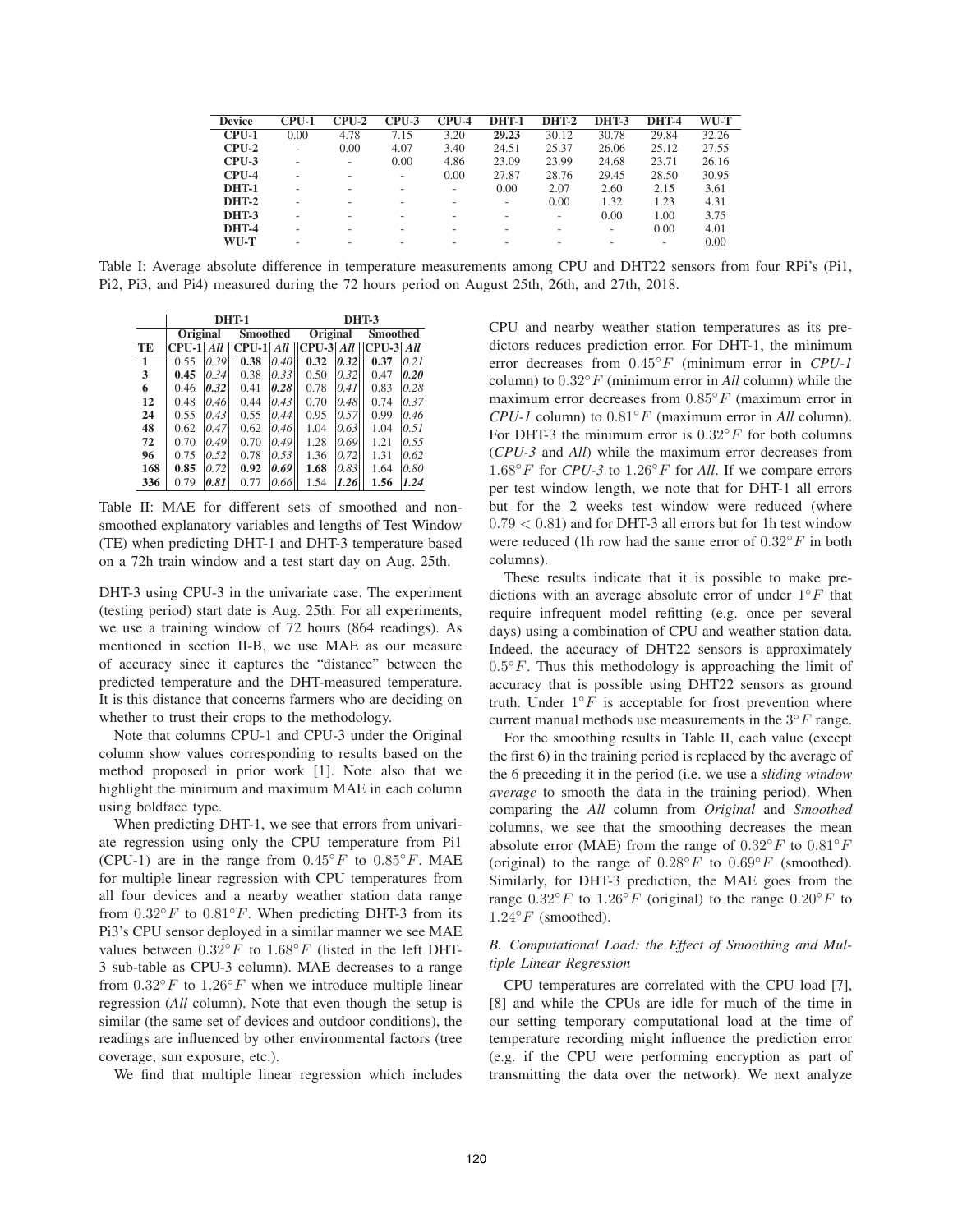

Figure 1: CPU-1 temperature under load and DHT-1 temperature in  $\degree F$ 

| .   |                 |      | <b>DHT-1</b> |                 | <b>DHT-3</b>                |                 |              |                 |  |
|-----|-----------------|------|--------------|-----------------|-----------------------------|-----------------|--------------|-----------------|--|
|     | <b>Original</b> |      |              | <b>Smoothed</b> |                             | <b>Original</b> |              | <b>Smoothed</b> |  |
| TE  | $CPU-1$         | All  |              |                 | $CPU-1   All   CPU-3   All$ |                 | $CPU-3  All$ |                 |  |
| 1   | 0.85            | 0.54 | 0.19         | 0.46            | 0.75                        | 0.39            | 0.23         | 0.32            |  |
| 3   | 0.71            | 0.49 | 0.42         | 0.36            | 0.78                        | 0.53            | 0.30         | 0.34            |  |
| 6   | 0.73            | 0.55 | 0.47         | 0.37            | 0.70                        | 0.44            | 0.27         | 0.34            |  |
| 12  | 0.73            | 0.53 | 0.60         | 0.42            | 0.74                        | 0.53            | 0.42         | 0.50            |  |
| 24  | 0.85            | 0.57 | 0.76         | 0.54            | 0.70                        | 0.52            | 0.57         | 0.49            |  |
| 48  | 0.84            | 0.58 | 0.69         | 0.51            | 0.67                        | 0.50            | 0.62         | 0.48            |  |
| 72  | 0.82            | 0.55 | 0.66         | 0.50            | 0.66                        | 0.50            | 0.61         | 0.48            |  |
| 96  | 0.80            | 0.54 | 0.66         | 0.53            | 0.66                        | 0.52            | 0.61         | 0.49            |  |
| 168 | 0.80            | 0.53 | 0.62         | 0.51            | 0.66                        | 0.53            | 0.62         | 0.50            |  |
| 336 | 0.85            | 0.53 | 0.60         | 0.51            | 0.65                        | 0.51            | 0.61         | 0.50            |  |

Table III: Prediction error when CPU-1 and CPU-3 experience periodic load. The data shows MAE for different sets of smoothed and non-smoothed explanatory variables and lengths of Test Window (TE) when predicting outdoor temperature for DHT-1 and DHT-3 based on a train window of 72h and with a test start day on Sep 20th.

the effect of the CPU load on the temperature prediction error.

Out of the four devices that we consider, we keep Pi2 and Pi4 unloaded and add hourly jobs to Pi1 and Pi3, which increase the CPU load by encrypting and copying a 1GB file on Pi1 and a 512MB file on Pi3. Figure 1 illustrates CPU temperature measurements from Pi1 with hourly spikes due to the load. The load testing for Pi1 and Pi3 started mid September and we use September 20th as a test start date. Note that Pi2 and Pi4 have no artificial load and are kept idle for comparison. We observe that, compared to the August test, all four Pi's show smaller errors on average, however, we omit these averages for brevity.

Table III shows the MAE for predicting DHT-1 and DHT-3 based on different sets of explanatory variables (listed on the top of the table) for different duration of the test window (TE), while both Pi1 and Pi3 are loaded. For predicting DHT-1 based on CPU-1, we see MAE in the range of  $0.71°F$  to  $0.85°F$  and for the DHT-3 of  $0.65°F$  to  $0.78°F$ . The effect of the CPU load is more pronounced in univariate prediction. Moreover, this effect is mitigated when we include nearby devices' CPU temperature measurements. Including nearby devices in the DHT-1 prediction (*All*) results in MAE in the range of  $0.49°F$  to  $0.58°F$  for DHT-1 and in the range of  $0.39° F$  to  $0.53° F$  for DHT-3.

Similar to the results for the unloaded experiments, when the CPUs are loaded we also see improvement in prediction error when we apply smoothing, as shown in Table III. The two columns show MAE for DHT-1 and DHT-3 temperature prediction with the same smoothing technique explained earlier (rolling mean with a window size of 30 minutes or 6 readings). Note that this type of smoothing is computationally simple enough to be performed on each device (rather than as a remote computation requiring a more powerful computational resource (used in past work)).

We see that for any length of test window the error when all the predictors are used (*All* column) is smaller than when any single predictor counterpart is used: CPU-1 for DHT-1, and CPU-3 for DHT-3. With smoothing, the prediction MAE decreases from the range of  $0.71\degree F$ to  $0.85\degree F$  to the range of  $0.36\degree F$  to  $0.54\degree F$  for DHT-1, and from the range  $0.65\degree F$  to  $0.78\degree F$  to a range of  $0.32°F$  to  $0.50°F$  for DHT-3. While not strictly lower or higher, these results are similar (in terms of accuracy) to the results for the unloaded case. We conclude that, using a combination of multivariate regression and smoothing, it is possible to obtain high degrees of prediction accuracy (relative to measurement error) regardless of whether the CPU is loaded or not.

To account for the possibility that the specific timeframe may have influenced the results (i.e. outdoor conditions might have been more dynamic in late August than late September), we show comparative results for the September timeframe for loaded and unloaded experiments in Figure 2. The data shown in this figure is taken during the same period as the results shown in Table III. That is, we use the 72-hour period ending on September 20th, 2018 as a training period and the remaining time as a test period (ranging from 1h to 2 weeks). The bars in the figure corresponding to CPU-1 and CPU-3 show the same data as in Table III from the *Smoothed All* columns. For comparison, we show data for two other CPUs – CPU-2 and CPU-4 – taken at the same time, again using smoothing and all explanatory variables in each regression (i.e. *Smoothed All*).

Figure 2a shows the comparison when only the CPU directly attached to the DHT is used as a single explanatory variable (i.e. the "nearest" CPU). In Figure 2b, we show the the results when all explanatory variables are used to predict each DHT.

In Figure 2b, the maximum MAE observed in any experiment does not exceed  $0.54\degree F$  across all CPUs, DHTs, and load patterns. These results indicate that the methodology is robust with respect to typical loads that the CPUs might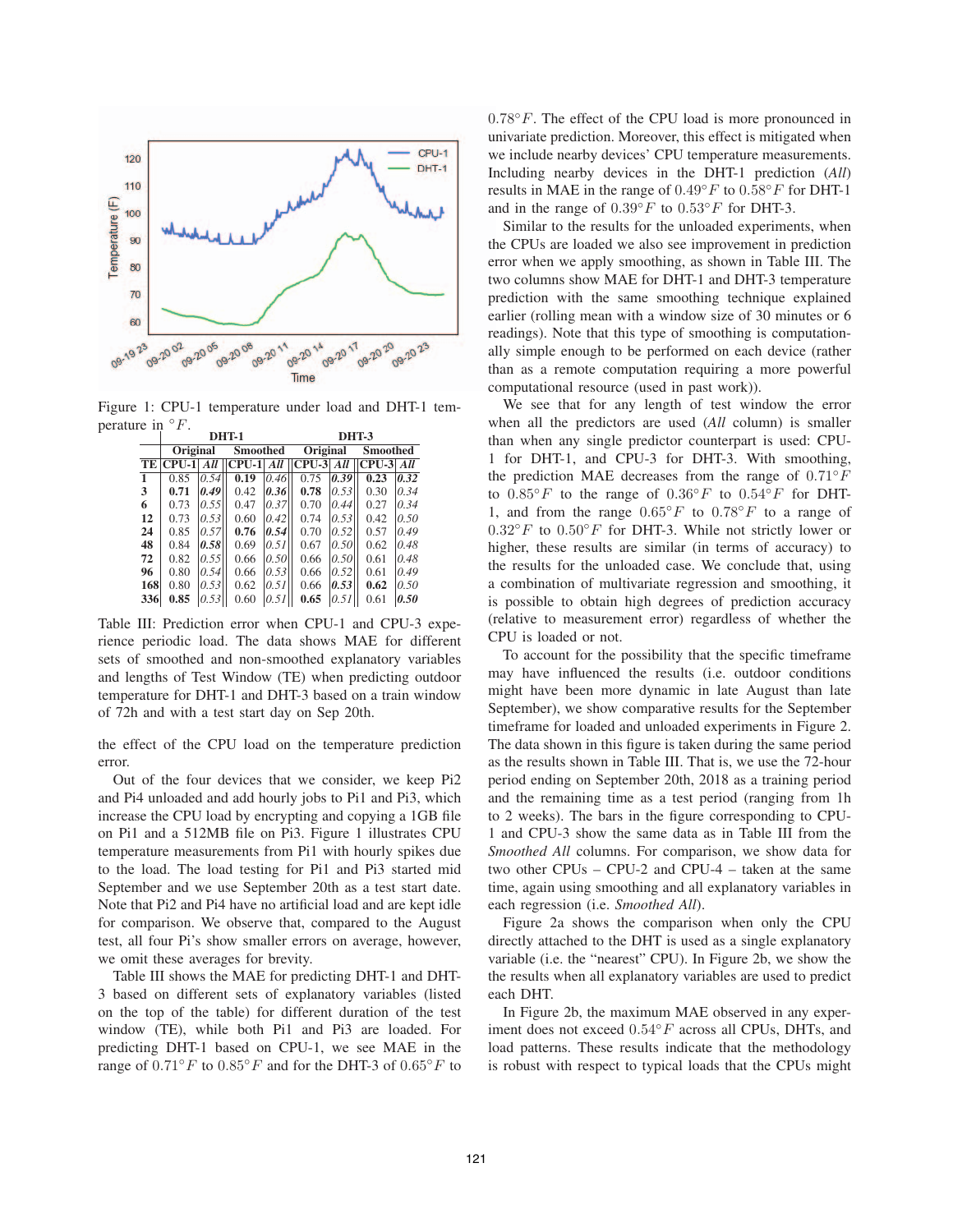

Figure 2: MAE when predicting DHT-1, DHT-2, DHT-3, and DHT-4 temperature based on a 72h Train Window for different Test Window sizes (TE) and sets of smoothed explanatory variables (single CPU in the left and all variables of the right). Test start date is Sep. 20th. Pi1 and Pi3 experience additional periodic load, Pi2 and Pi4 do not.



Figure 3: Comparison of MAE when predicting DHT-1 values for five different dates from April 20th to Dec. 7th.

experience in our IoT setting. Comparing Figure 2a to Figure 2b shows that multivariate regression improves accuracy across all DHTs and load patterns.

### *C. Effects of Seasons and Precipitation*

In addition to the two dates in August and September, we observed very similar error rates when testing during different seasons (Summer, Fall, and Winter). This is illustrated in Figure 3 where we predict DHT-1 temperature for different days from April to December. April 20th (04- 20) has a higher error because Pi3 and Pi4 were not yet deployed and thus their CPU values were not available as features. December 7th had variable weather conditions with alternating rainy and sunny days, which may have contributed to a somewhat higher MAE. However, even so, the MAE for most of the days it was less than  $1.25\degree F$ .

We also tested the accuracy of the model when there

were changes in precipitation. From a time series perspective, precipitation could constitute a change-point in each temperature series (due to the sudden onset of evaporative cooling effects). Table IV shows the comparison of errors when training and testing periods had different levels of precipitation. For each column, the training period was 3 days and the test periods listed go from 1h to 3 days. In the first column, both training and testing days were without any precipitation (this data is the same data that is represented graphically in Figure 2b as DHT-1-ALL). In the second column, we show the effects of training using rainy days to predict the temperatures during sunny days. December 4th, 5th, and 6th were rainy days with 2.54, 1.27, and 1.27 inches of rain respectively followed by three days without precipitation that were used for testing the model. In the third column, we show results for training during sunny days followed by prediction during rainy periods. January 2nd, 3rd, and 4th were days without precipitation followed by three days with 1.29, 1.06, and 1.0 inches of precipitation respectively.

The results show that the model trained only on three rainy days had errors slightly higher than when tested on sunny days, while the model trained on sunny days behaved similarly to the models we discussed before, even when tested on rainy days. Part of our future work is to expand test cases to more variable weather conditions (e.g., including changes in wind, solar radiance, etc.). However these results indicate that the prediction errors are robust to what are essentially "shocks" to the temperature time series in the explanatory weather data (WU-T) and the predicted variables (DHT values). Because the CPUs were in sealed containers (and the DHT sensors were exposed to the atmosphere) the effects of precipitation on the CPU series is less pronounced. Still, the errors are largely unaffected by precipitation.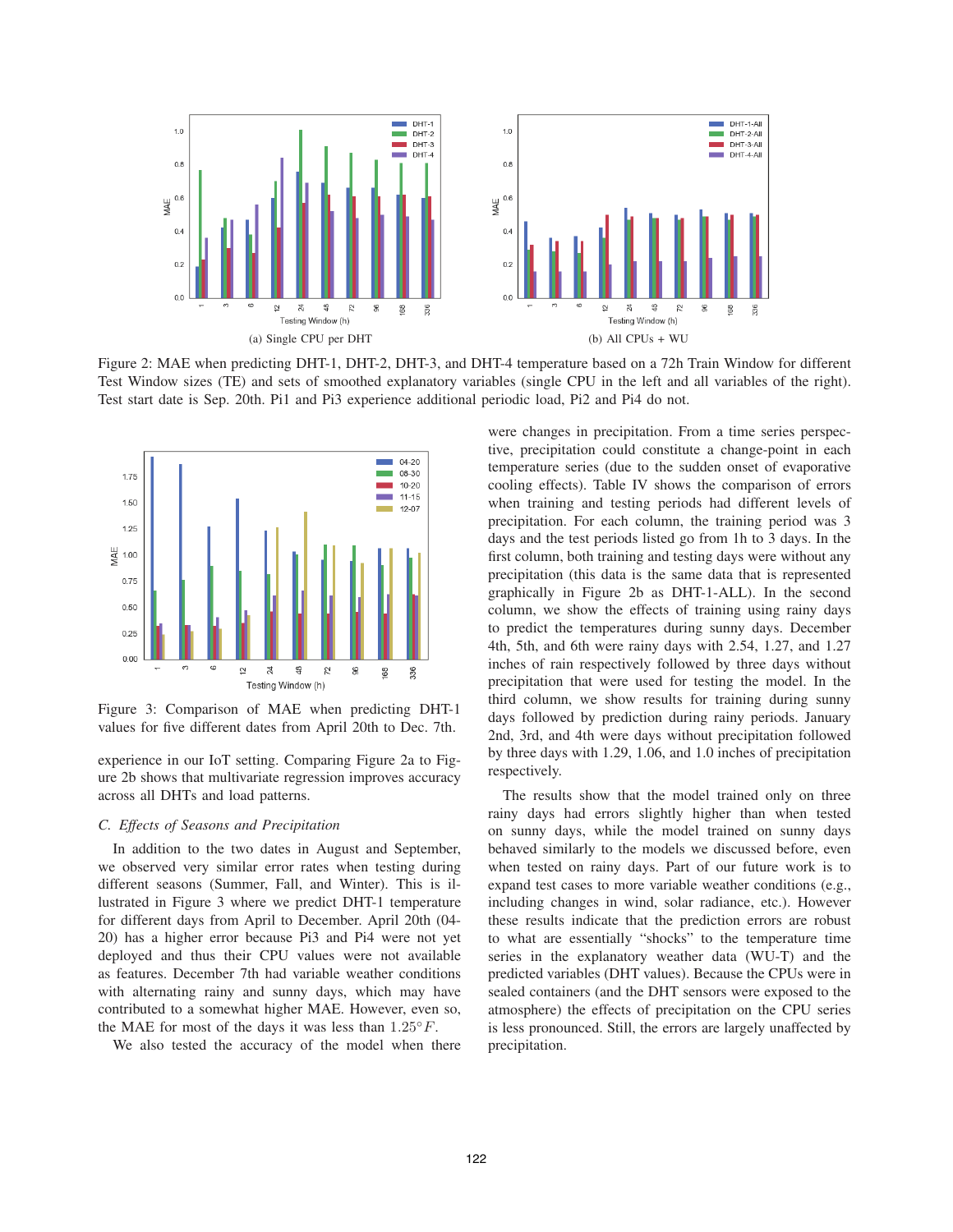| TЕ | Sep. 20th | Dec. 7th | Jan. 5th |
|----|-----------|----------|----------|
| 1  | 0.46      | 0.24     | 0.22     |
| 3  | 0.36      | 0.27     | 0.40     |
| 6  | 0.37      | 0.29     | 0.57     |
| 12 | 0.42      | 0.42     | 0.76     |
| 24 | 0.54      | 1.26     | 0.56     |
| 48 | 0.51      | 1.41     | 0.54     |
| 72 | 0.50      | 1.09     | 0.46     |

Table IV: MAE for models trained and tested during dry periods (Sep. 20), training during a rainy period and testing during a dry period (Dec. 7th) and training during a dry period and tested during a rainy period (Jan. 5th). Models are trained on 3 days to predict DHT-1 temperature based on all five explanatory variables using smoothing.



Figure 4: Comparison of MAE when predicting DHT-1 values for different sets of features for Sep. 20th.

Figure 4 illustrates the errors when predicting DHT-1 temperature with different subsets of explanatory variables. We see that if we only rely on the nearby weather station (which is approximately 800m from the nearest DHT) the error (WU-T) is much higher  $(2-3<sup>$ *o F* $) than for a subset that$ </sup> includes at least one of the CPU temperatures ( $< 1.15°F$ ). Farmers, today, often use only a weather station temperature reading when implementing manual frost prevention practices. Often, though, the weather station they choose to use for the outdoor temperature is even farther away from the target growing block than the station we use in this study.

Notice, also, that when the CPU that is directly connected to the DHT is not included (denoted CPU-234W in the figure), the errors are higher than when it is included (all other bars in the figure except for W). Thus, as one might expect, proximity plays a role in determining the error. However using only the attached CPU (CPU-1 in the figure which is necessarily physically closest to DHT-1) generates a higher MAE than all CPUs and the weather station (denoted CPU-1234W in the figure). Indeed, the best performing model is this one that uses all four CPU temperatures and WU-T measurements as explanatory variables, yielding an MAE  $\langle 0.5\degree F$  across all time frames. Thus using the nearest CPU improves accuracy, but using only the nearest CPU does not yield the most accurate prediction. Finally, while the weather station data does not generate an accurate prediction by itself, including it does improve the accuracy (slightly) over leaving it out.

In summary, our methodology is capable of automatically synthesizing a "virtual" temperature sensor from a set of CPU measurements and externally available weather data. By including all of the available temperature time series, it automatically "tunes" itself to generate the most accurate predictions even when one of the explanatory variables (WU-T in Figure 4) is, by itself, a poor predictor. These predictions are durable (lasting up to 2 weeks without refitting the regression coefficients), with errors often at the threshold of measurement error (for DHT sensors), on average, and relatively insensitive to seasonal and meteorological effects, as well as typical CPU loads in the frost-prevention setting where we have deployed it as part of an IoT system.

### IV. RELATED WORK

The proliferation of sensor network technologies enabled more granular sensing of the environment and in turn improved our abilities to model and predict future weather events with greater accuracy. In recent years, we have seen proposals of precision farming end-to-end edge cloud systems that provide sensor integration, data analysis, and actuation [9], [10], [11], [12], [13], [14]. In this work, we focus on temperature prediction since it (together with other weather parameters like humidity, wind speed, solar radiation, cloud cover) influences some of the most energy consuming practices: frost prevention and irrigation [15], [16], [17], [18], [19], [20]. Moreover, our work does so at no additional cost for sensors and frees up SBC ports for use by other sensors.

The authors of the work most related to our own [1] use univariate linear regression to estimate the outdoor temperature based on the CPU temperature of a single colocated SBC. In two experiments tested (non-smoothed and smoothed with the single spectrum analysis [3]), the model does not perform as well when the training window is smaller than 6h  $(4.5 - 14.6°F)$  or larger than one week  $(1.3 - 4.8°F)$ . We overcame this limitation with multiple linear regression that uses nearby devices' CPU temperature readings as well as the temperature of a close weather station. This yielded more stable models and the error for two weeks tests did not exceed  $1.25^{\circ}F$  under similar training and testing weather conditions. Even in the case of models trained on consecutive rainy days and tested on sunny days, the MAE did not exceed  $1.25\degree F$ . Our work also investigates alternative smoothing techniques and the impact of processor load on prediction.

More generally, linear regression [4] is used in sensor networks for modeling, summarizing, and data analysis [21]. The work described in [21] was deployed indoors, where